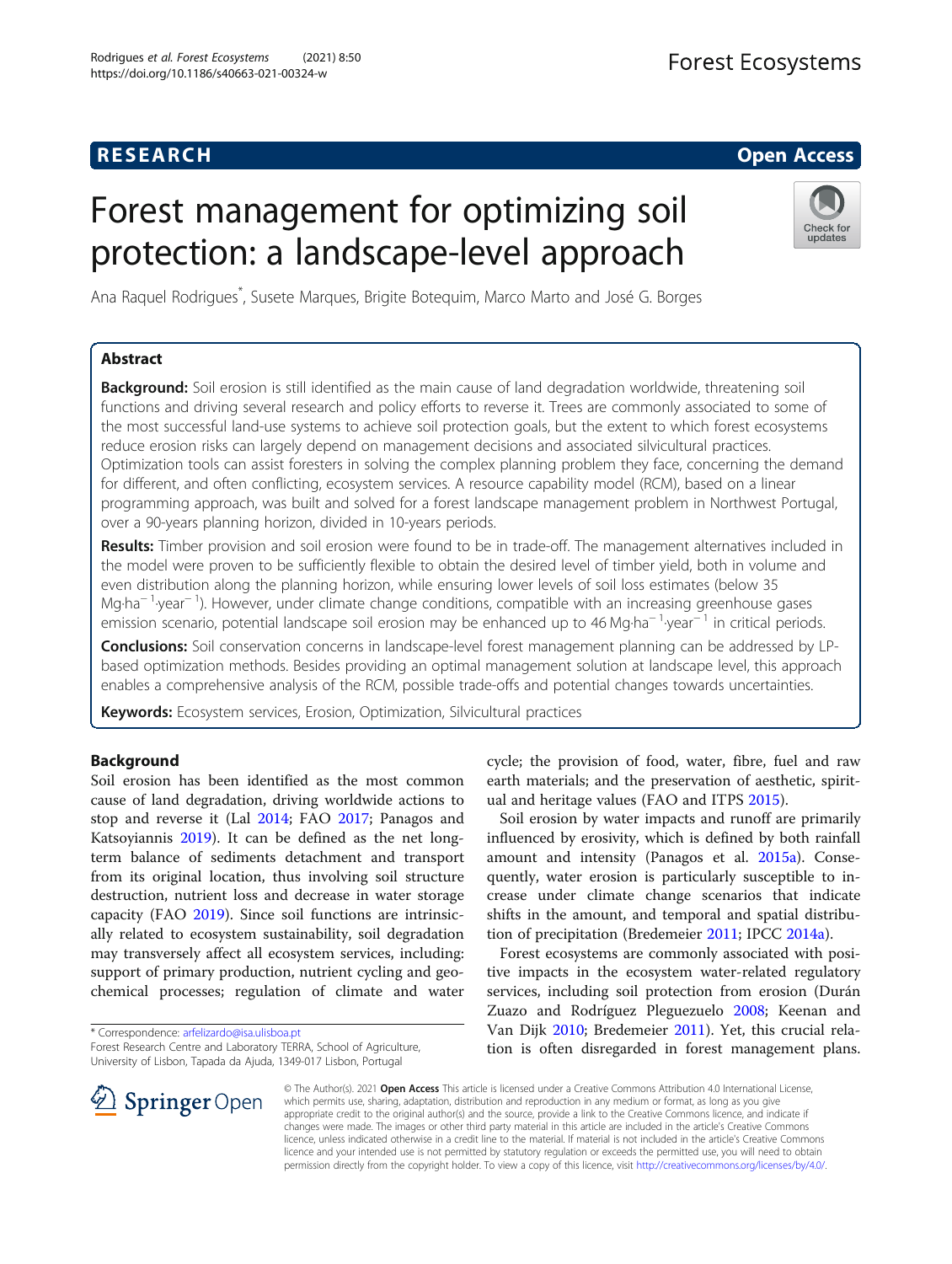Forest management planning is currently facing substantial challenges worldwide, mainly concerning the requirement for a range of often-conflicting purposes (Cosofret and Bouriaud [2019;](#page-11-0) Baskent [2020\)](#page-11-0). Therefore, there is a growing need for the development and application of management tools that can efficiently depict possible trade-offs and synergies between different ecosystems services (ES).

Identifying and understanding the best course of action to manage forest ecosystems resources using mathematical optimization tools is relatively recent (early 1960s), but evolved significantly to the present day along with decision sciences and computer technologies (Vacik and Lexer [2014;](#page-12-0) Kaya et al. [2016](#page-11-0)). Some studies have considered soil protection as a crucial forest ecosystem service for stand-level management planning (e.g., Keleş and Başkent [2011;](#page-11-0) Rodrigues et al. [2020](#page-12-0); Selkimäki et al. [2020](#page-12-0)), but few mathematical models have been specifically developed for optimization of water-related management problems at landscape-level (e.g. Dumbrovsky and Korsu [2012](#page-11-0); Fotakis et al. [2012](#page-11-0)). Yet, while most landscape-level forest management optimization studies and applications focus on wood production or economic performance maximization, possible trade-offs with other relevant ecosystem services are frequently overlooked (Baskent and Kücüker [2010](#page-11-0); Kaya et al. [2016](#page-11-0)).

The present work describes the design and application of a linear programming (LP) resources capability model (RCM), aiming at solving a typical forest landscape management problem: minimizing soil erosion while ensuring timber provision. A 14,765-ha study area was considered, with several alternative management prescriptions, under two climate change scenarios and over a 90-year time span, divided in 10-year periods. We hypothesized that, given an appropriate set of alternative silvicultural practices, landscape-level forest management decisions can be conducted to reduce soil loss risk without hampering wood provision goals. Timber provision and soil protection are acknowledged as conflicting ES, so trade-offs between them are analysed. By evaluating results of a practical application, for a real case study area, the simulated forest management models are compared and discussed, regarding their performance towards soil conservation and timber provision.

# Methods

### Study area and forest management programs

The Vale do Sousa, located in the north-western region of mainland Portugal (Lat: 41.1343, Lon: − 8.2951), fairly represents the country' forest context, namely in terms of species composition and ownership structure (Novais and Canadas [2010](#page-12-0); ICNF [2013\)](#page-11-0). It extends over 14,837

ha, 14,765 of which correspond to forest land, divided in 1373 stands that are managed by ca. 376 forest owners.

Most of the study area soils are developed over schist and granite bedrocks, being mainly classified as Umbric Leptosols and Leptic Regosols (IUSS Working Group WRB [2015](#page-11-0)). The climate is typical Mediterranean, with mild and dry summers and wet winters. Local mean annual rainfall is 1194 mm and mean annual air temperature is 13.8 °C (1981–2010; Palma [2015](#page-12-0)).

Current forest management comprise mixtures of maritime pine (Pinus pinaster Ait.) and eucalypt (Eucalyptus spp.) with different proportions, pure chestnut stands (Castanea sativa Mill.) and pure eucalypt plantations. Recent wildfires and stakeholders concerns on the long-term sustainable provision of a variety of forest ecosystem services, raised the opportunity to consider alternative management models (Agestam et al. [2018](#page-11-0); Marques et al. [2020a](#page-12-0); Marques et al. [2020b\)](#page-12-0), including: lower density maritime pine plantations, pure pedunculate oak (Quercus robur L.) and pure cork oak stands (Q. suber L.).

Several species-specific silvicultural treatments were considered in each forest management model, for a 90 year planning horizon. All stands follow an even-aged regime that includes harvests, except for cork oak, to reflect regional silvicultural standards (Table [1](#page-2-0)).

The complete set of prescriptions was matched to the landscape management units, according to their biophysical aptitude (e.g., soil type and depth, altitude) and location (policy regulations). When a conversion to a new management model was a possibility, it was scheduled to occur at the year of the first clearcut harvest of the current species. In result, most of the area was considered suitable for maritime pine plantations, both pure and mixed (13,616 ha, i.e., 92% of the landscape); chestnut, pedunculate oak and cork oak alternative management models were considered for nearly 46% of the landscape (ca. 6786 ha); and pure and mixed eucalypt stands were a possibility in about 44% of the area (about 6460 ha).

Annual stand biometric variables (e.g., hdom, dbh, volumes and biomasses), for all possible combinations of management unit and prescription, were simulated with the StandSIM-MD module (Barreiro et al. [2016\)](#page-11-0), for eucalypt (GLOBULUS 3.0; Tomé et al. [2006\)](#page-12-0), maritime pine (PINASTER; Nunes et al. [2011\)](#page-12-0) and cork oak (SUBER; Tomé [2004](#page-12-0); Paulo [2011](#page-12-0); Paulo et al. [2011](#page-12-0)). An online simulation tool [\(https://manuelar.shinyapps.io/](https://manuelar.shinyapps.io/Quercusrobur_SimGaliza/) [Quercusrobur\\_SimGaliza/\)](https://manuelar.shinyapps.io/Quercusrobur_SimGaliza/) was used for pedunculate oak (Gómez-García et al. [2015](#page-11-0), [2016\)](#page-11-0) and yield tables were used for chestnut stands (CASTANEA; Patrício [2006](#page-12-0); Filipe [2019\)](#page-11-0). Stand-specific characteristics that affect yield levels were considered in all simulations, assigning a site index to each combination of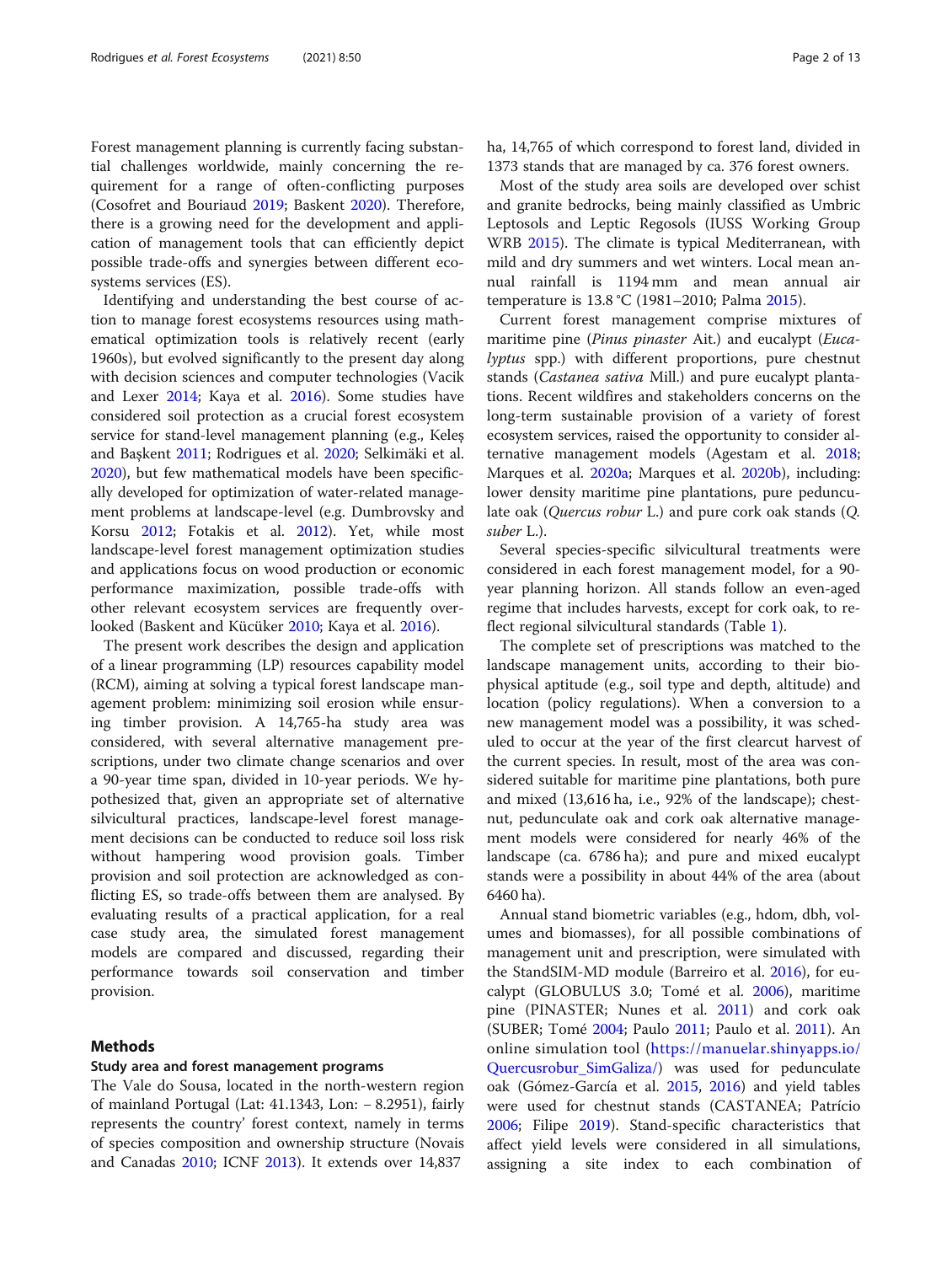| <b>Species</b>        | Stand         | Density<br>(trees $\cdot$ ha $^{-1}$ ) | Beat up<br>(%) | Pruning and thinning<br>(year)                                      | <b>Wilson factor</b> | <b>Harvest</b><br>(year) |
|-----------------------|---------------|----------------------------------------|----------------|---------------------------------------------------------------------|----------------------|--------------------------|
| Pinus pinaster Ait.   | Mixed<br>Pure | 2200<br>1100                           | 15<br>15       | 10 <sup>'</sup> , 20 to 50 (every 5)<br>$151$ , 24 to 45 (every 10) | 0.27<br>0.27         | 40 to 60<br>35 to 50     |
| Eucalyptus sp. Labill | Mixed or pure | 1400                                   | 15             | 3 <sup>2</sup>                                                      |                      | 10 to 12                 |
| Castanea sativa Mill. | Pure          | 1250                                   | 20             | According to site index                                             | $\qquad \qquad =$    | 40 to 55                 |
| Ouercus robur L.      | Pure          | 1600                                   | 20             | 20, $23^3$ , 27, 37, 45                                             | 0.20                 | $40 - 60$                |
| Quercus suber L.      | Pure          | 1600                                   | 20             | 15, 30, 40, 58, 76                                                  | $\qquad \qquad -$    | 30, 40, then every $9^4$ |

<span id="page-2-0"></span>Table 1 Silvicultural models characteristics and growth models applied in simulation

<sup>1</sup>Pre-commercial thinning; <sup>2</sup>Stool thinning in the 2nd and 3rd coppice cycles, with 1.6 intensity; <sup>3</sup>Pruning; <sup>4</sup>Debarking (cork extraction)

management unit and prescription. The site indexes were determined for each stand according to the available forest inventory data from the study area (i.e., height of dominant trees at a species-specific age).

# Climate scenarios

Considering a 90-year planning horizon, from 2017 to 2106, annual climate variables for the region were estimated with the CliPick online tool (Palma [2015](#page-12-0), [2017](#page-12-0); [http://www.isa.ulisboa.pt/proj/clipick/\)](http://www.isa.ulisboa.pt/proj/clipick/), based on KNMI-RACMO22E models (van Meijgaard et al. [2012](#page-12-0)).

Local climate normals (1981–2010), including annual precipitation and average air temperature, were repeated throughout the planning horizon to depict a "business as usual" scenario (BAU). The other scenario assumed local conditions will follow RCP8.5 global climate change projections, with increases of 2.36 °C and 193 mm, in mean annual temperature and annual precipitation, respectively (IPCC [2014b](#page-11-0)). Annual average values of temperature and precipitation are represented in Fig. 1 for both scenarios.

To our knowledge, process-based models are not available for most of the studied tree species, so climate change influence on forest growth was considered by

adjusting stand biometric variables to the expected yield changes. Specifically, according to Santos and Miranda ([2006\)](#page-12-0), a temperature increases of 2.36 °C under the REF scenario will produce a cork yield increase of 3.52%, and a 4.2% increase in timber yield, along the 90-year planning horizon.

#### Soil erosion estimates

The Revised Universal Soil Loss Equation (RUSLE; Renard et al. [1991\)](#page-12-0) was used to estimate potential annual soil loss by surface runoff for each management unit under each possible prescription and climate scenario. This widely used long-term soil erosion modelling tool (Guo et al. [2019](#page-11-0)), calculates soil losses  $(A, Mg \cdot ha^{-1}yr^{-1})$ as the multiplication of six factors (Eq. 1):

$$
A = R \times K \times LS \times C \times P \tag{1}
$$

R is the erosivity factor, estimated according to Constantino and Coutinho [\(2001\)](#page-11-0) equations for the region (MJ⋅mm⋅h<sup>-1</sup>⋅ha<sup>-1</sup>⋅yr<sup>-1</sup>). The erodibility factor, K (Mg∙ha<sup>−</sup> <sup>1</sup> MJ∙mm<sup>−</sup> <sup>1</sup> ), was calculated using GIS techniques (ESRI [2018](#page-11-0)), combining each management unit location with national soil map information



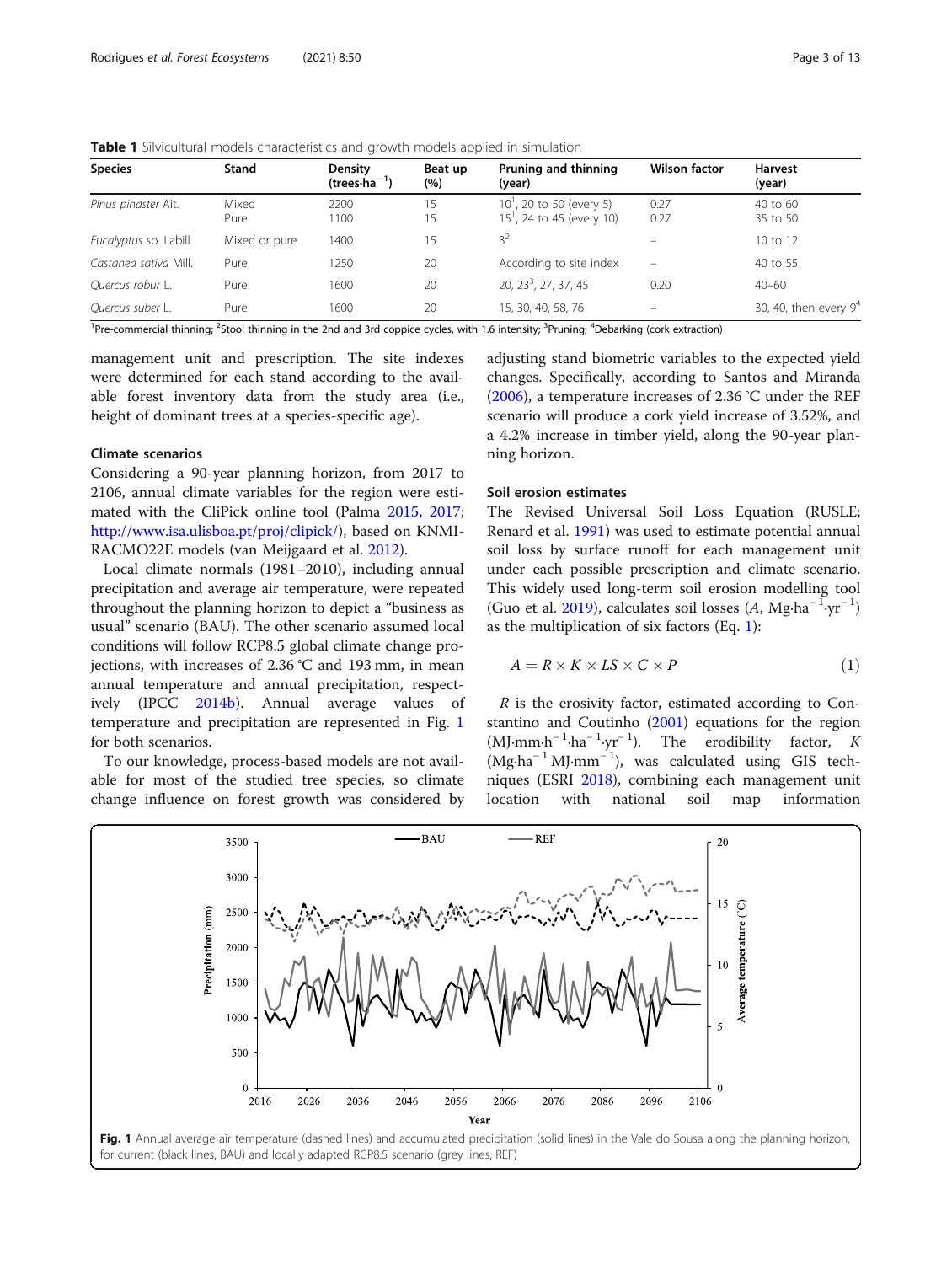<span id="page-3-0"></span>(Agroconsultores and Geometral [1991a,](#page-11-0) [1991b](#page-11-0)) and literature-cited values for each soil type (Constantino and Coutinho [2001;](#page-11-0) Pimenta [1998a](#page-12-0), [1998b\)](#page-12-0). The LS factor, the slope length-steepness factor (dimensionless), was also determined using GIS techniques, following the USPED (Unit Stream Power Erosion and Deposition) method, by extracting the flow accumulation and slope from the landscape DEM layer (Digital Elevation Model) and applying Eq. 2 on the map algebra function of the software.

$$
LS = (m+1)\left(\frac{\lambda_A}{22.1}\right)^m \left(\frac{\sin(\theta)}{0.09}\right)^n \tag{2}
$$

where:  $\lambda_A$  is the area of upland flow of the slope;  $\theta$  is the slope angle, in degrees;  $m$  and  $n$  are variables related to the rill to interrill erosion ratio and soil susceptibility to erosion, being considered equal to 0.4 and 1.4, respectively, for the present study conditions (Mitasova et al. [1996;](#page-12-0) Pelton et al. [2012](#page-12-0); Kim [2014](#page-11-0)).

The cover-management factor, C (dimensionless), was estimated as a function of tree cover (Rodrigues et al. [2020](#page-12-0)), considering literature-cited minimum and maximum values of 0.001 and 0.3, respectively, for forest covers in the studied region (Carvalho-Santos et al. [2014](#page-11-0), [2016](#page-11-0); Panagos et al. [2015b\)](#page-12-0). Having no further information on local soil conservation practices, the support practice factor P (dimensionless) was considered equal to 1 for the present study purposes.

# Linear programming model

Model variables computations assumed that all silvicultural practices occur at the end of each planning year, biometric, production and erosion values being reported afterwards. For each climate scenario, a total of 26,513 prescriptions - nearly 20 management alternatives per stand, on average - were used to build a resources capability model (RCM) as follows:

$$
\sum_{j=1}^{N_i} x_{ij} = 1 \ \ i = 1, ..., M \tag{3}
$$

$$
\sum_{i=1}^{M} \sum_{j \in SPECIES_s}^{N_i} a_i x_{ij} = A_{SPECIES_s} s = 1, ..., S
$$
 (4)

$$
\sum_{i=1}^{M} \sum_{j=1}^{N_i} \text{erosion}_{ijt} x_{ij} = \text{Erosion}_t \ t = 1, ..., T \qquad (5)
$$

$$
\sum_{i=1}^{M} \sum_{j=1}^{N_i} pine_{ijt}x_{ij} = Vpine_t \ t = 1, ..., T \tag{6}
$$

$$
\sum_{i=1}^{M} \sum_{j=1}^{N_i} eucalypt_{ijt} x_{ij} = Veuc_t \ t = 1, ..., T \qquad (7)
$$

$$
\sum_{i=1}^{M} \sum_{j=1}^{N_i} \text{chestant}_{ijt} x_{ij} = \text{Vches}_t \ t = 1, ..., T \qquad (8)
$$

$$
\sum_{i=1}^{M} \sum_{j=1}^{N_i} p o a k_{ijt} x_{ij} = V p o a k_t \ t = 1, ..., T \tag{9}
$$

$$
\sum_{i=1}^{M} \sum_{j=1}^{N_i} coak_{ijt} x_{ij} = Vcoak_t \ t = 1, ..., T \qquad (10)
$$

$$
\sum_{i=1}^{M} \sum_{j=1}^{N_i} riparian_{ijt} x_{ij} = Vrip_t \ t = 1, ..., T \qquad (11)
$$

$$
Vpine_t + Veuc_t + Vches_t + Vpoak_t + Vcoak_t + Vrip_t = VEIt_t = 1, ..., T
$$
 (12)

$$
\sum_{i=1}^{M} \sum_{j=1}^{N_i} \text{wpine}_{ijt} x_{ij} = \text{Wpine}_t \ t = 1, ..., T \qquad (13)
$$

$$
\sum_{i=1}^{M} \sum_{j=1}^{N_i} \text{weucalypt}_{ijt} x_{ij} = \text{Weuc}_{t} \ t
$$
  
= 1, ..., T (14)

$$
\sum_{i=1}^{M} \sum_{j=1}^{N_i} \text{wchestrut}_{ijt} x_{ij} = \text{Wches}_t \ t
$$
  
= 1, ..., T (15)

$$
\sum_{i=1}^{M} \sum_{j=1}^{N_i} wpoak_{ijt} x_{ij} = Wpoak_t \ t = 1, ..., T \tag{16}
$$

$$
\sum_{i=1}^{M} \sum_{j=1}^{N_i} w \cos k_{ijt} x_{ij} = W \cos k_t \ t = 1, ..., T \qquad (17)
$$

 $Wpine_t + Weuc_t + Wches_t + Wpoak_t$  $+$  Wcoak<sub>t</sub>  $= Wood_t t = 1, ..., T$  (18)

$$
\sum_{t=1}^{T} Wood_t = Wood \tag{19}
$$

$$
\sum_{t=1}^{T} Erosion_t = Erosion \tag{20}
$$

$$
0 \le x_{ij} \le 1 \forall i \in M; \forall j \in N_i \tag{21}
$$

where:  $x_{ii}$  are the decision variables, representing the percentage of management unit  $i$  area under prescription *j*; *M* is the number of management units (1373);  $N_i$ is the number of possible prescriptions for each stand  $i$ ;  $a_i$  is the area of management unit *i*; *S* is the number of forest species (6);  $SPECIES_s$  is the set of prescriptions j that correspond to species  $s$ ; erosion<sub>iit</sub> is the potential soil loss in Mg in period  $t$ , resulting from assigning to stand  $i$  prescription  $j$ ;  $T$  is the number of planning periods (9);  $pine_{ijt}$  is the maritime pine volume standing resulting from prescribing  $j$  to stand  $i$ , at the end of period t; eucalypt<sub>ijt</sub> is the eucalypt standing volume, resulting from prescribing  $j$  to stand  $i$ , at the end of period *t*; *chestnut<sub>ijt</sub>* is the chestnut standing volume, resulting from prescribing  $j$  to stand  $i$ , at the end of period *t*; *poak<sub>iit</sub>* is the pedunculate oak standing volume, resulting from prescribing  $j$  to stand  $i$ , at the end of period *t*; coa $k_{ijt}$  is the cork oak standing volume, resulting from prescribing  $j$  to stand  $i$ , at the end of period  $t$ ; *wpine<sub>iit</sub>* is the volume of maritime pine harvested in period  $t$  resulting from prescribing  $j$  to stand  $i$ ; weuca*lypt<sub>ijt</sub>* is the eucalypt harvested volume, resulting from prescribing *j* to stand *i*, along period *t*; *wchestnut*<sub>ijt</sub> is the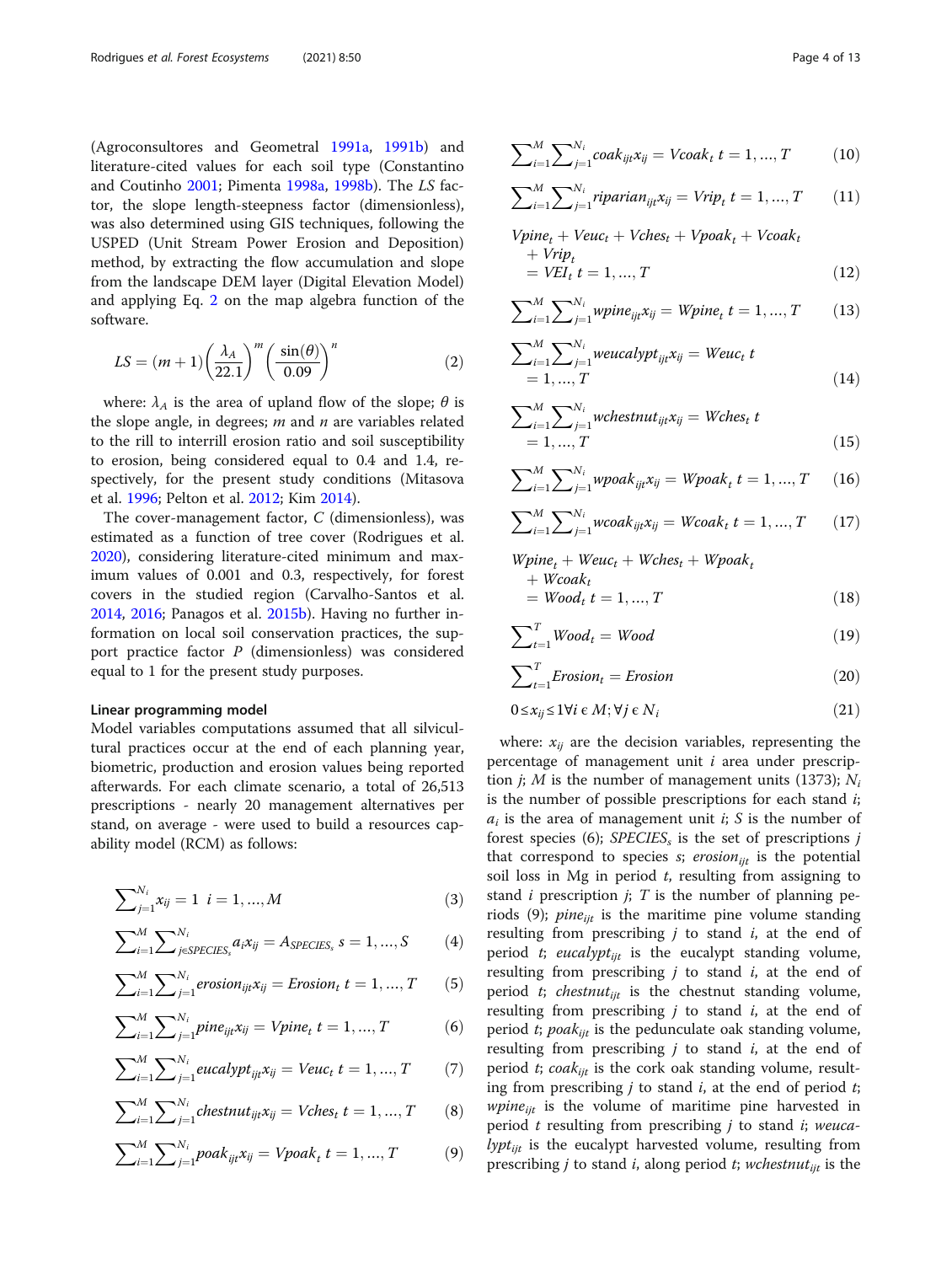<span id="page-4-0"></span>chestnut harvested volume, resulting from prescribing j to stand i, along period t; poak<sub>iit</sub> is the pedunculate oak harvested volume, resulting from prescribing  $j$  to stand  $i$ , along period  $t_i$ ; and  $coak_{iit}$  is the cork oak harvested volume, resulting from prescribing  $j$  to stand  $i$ , along period t.

Equation [3](#page-3-0) defines that the sum of the areas assigned to all chosen prescriptions for each management unit must be equal to the stand area  $(a_i)$ . Equations [4](#page-3-0) to [21](#page-3-0) are used to estimate the value of bookkeeping variables and reflect the problem resource capability model (Davis et al. [2001](#page-11-0)). The area assigned to each forest species  $(A<sub>SPECTESs</sub>)$  are defined by Equation set 4. Soil potential losses for each stand  $i$ , under each prescription  $j$  and period t, are expressed by accounting variables  $Erosion<sub>t</sub>$ (Eq. [5\)](#page-3-0). Equation sets from 6 to 11 account for the landscape standing volume for each tree species and period t, while Eq. [12](#page-3-0) calculates total landscape standing volume at the end of each planning period  $(VEI_t)$ . Similarly, equation sets from 13 to 17 define the volume of each species harvested within each time period, and eq. [18](#page-3-0) represents total landscape timber yield for each t (*Wood<sub>t</sub>*). Accounting variables defined by eqs. [19](#page-3-0) and [20](#page-3-0) express the landscape total wood production (Wood) and potential soil losses (Erosion), respectively, from the landscape along the 90-year planning horizon. Inequalities 21 set the model' non-negativity constraints.

Both climate scenario models were also tested for optimizing soil protection while demanding for a minimum timber supply, defined with a 9 million cubic meters threshold for harvested wood along the 90-year planning horizon (Eq. 22). In Addition, maximum 10% fluctuations between consecutive planning periods' timber harvesting were included (Eq. 23).

$$
Wood \ge 9,000,000 \tag{22}
$$

$$
0.9 \times Wood_{t+2} \leq Wood_{t+1} \leq 1.1 \times Wood_t \tag{23}
$$

All problems were read and solved using CPLEX Interactive Optimizer (IBM [2013\)](#page-11-0).

The model was tested for the two contrasting objectives of timber provision (only without constraints; Eq. 24) and soil protection (Eq. 25).

$$
Maximize(Wood)
$$
\n<sup>(24)</sup>

$$
Minimize (Erosion)
$$
\n
$$
(25)
$$

The RCM was built and solved independently for the two climate scenarios, corresponding to current (BAU) and changing (REF) conditions. Therefore, the RCM coefficients - erosion<sub>iit</sub>, pine<sub>iit</sub>, eucalypt<sub>iit</sub>, chestnut<sub>iit</sub>, poak<sub>iit</sub>,  $coak_{ii}$ , wpine<sub>iit</sub>, weucalypt<sub>iit</sub>, wchestnut<sub>iit</sub>, wpoak<sub>iit</sub>, wcoa $k_{\text{ijt}}$  - were calculated separately.

Table 2 summarizes the problems addressed, the respective LP-models and constraints analyzed.

#### Results

Regarding tree species distribution on the landscape, model solutions for current (BAU) and reference climate change (REF) scenarios were very similar (Fig. [2\)](#page-5-0). Yet, a deeper analysis of the results revealed that the prescriptions assigned to each management unit were not always identical (data not showed). Specifically, in the REF solution, rotation lengths were changed (either extended or shortened) for management units where oak species (i.e., pedunculated or cork oak) were not an option due to land aptitude limitations.

Results show that, for timber maximization purposes, a bigger proportion of the landscape should be occupied by maritime pine (49%), followed by eucalypt (43%) and residual chestnut and cork oak areas (3.7% and 3.5%, respectively), none of the area being ascribed to pedunculate oak plantations (Fig. [2](#page-5-0)). When minimum soil loss was set as the objective function, more than a half of the landscape was suggested to be occupied by maritime pine (53%), followed by 29% for cork oak, 16% for pedunculate oak and less than 1% (41 ha) for chestnut, with no area attributed to eucalypt plantations.

To cope with wood provision requirements, the model responded by reallocating 30% to 32% of the landscape area to alternative forest species, mainly by reducing maritime pine, cork and pedunculate oak areas, as

**Table 2** Problem description: linear programming models and constraints tested

| Objective    | <b>Constraints</b>                                                                                   | Problem acronyms             |                            |  |
|--------------|------------------------------------------------------------------------------------------------------|------------------------------|----------------------------|--|
| function     |                                                                                                      | Current (BAU)                | <b>RCP8.5 (REF)</b>        |  |
| Max(Wood)    | None                                                                                                 | <b>BAUWood</b>               | <b>REFWood</b>             |  |
| Min(Erosion) | None                                                                                                 | <b>BAUFrosion</b>            | RFFFrosion                 |  |
| Min(Erosion) | $W$ ood > 9 × 10 <sup>6</sup> m <sup>3</sup>                                                         | BAUErosion & Wood ≥9         | RFFFrosion & Wood $\geq$ 9 |  |
| Min(Erosion) | $0.9 \times Wood_{t-1} \leq Wood_t \leq 1.1 \times Wood_{t+1}$                                       | BAUFrosion & Wood +10%       | REFErosion & Wood +10%     |  |
| Min(Erosion) | $Wood > 9 \times 10^6 \text{ m}^3$<br>$0.9 \times Wood_{t+2} \leq Wood_{t+1} \leq 1.1 \times Wood_t$ | <b>BAUFrosion &amp; Wood</b> | RFFFrosion & Wood          |  |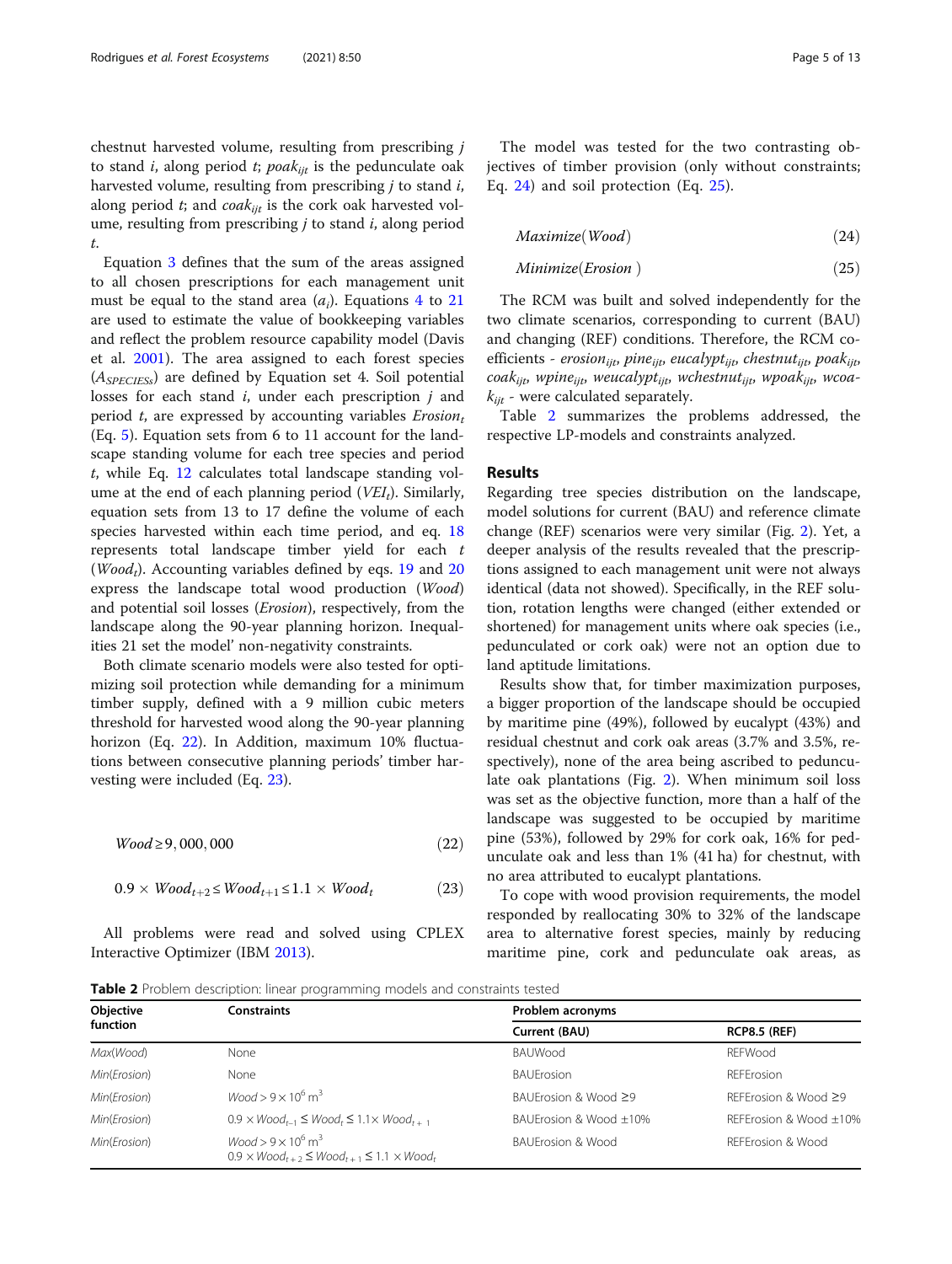<span id="page-5-0"></span>16000 14000  $\blacksquare$  O. suber Landscape area (ha) 12000  $\blacksquare$  O. robur 10000 8000  $\mathbb{C}$ . sativa 6000  $\blacksquare$  Eucalyptus sp. 4000 P. pinaster 2000  $\boldsymbol{0}$ Wood Erosion Erosion Erosion Erosion & &  $\&$ Wood  $\geq$  9 Wood  $\pm 10\%$ Wood Fig. 2 Vale do Sousa optimal area distribution of each forest species, for the tested problems under current climate conditions (BAU), at the end of the 90-year planning horizon

compared to the unconstrained solution (Fig. 2). An approximately even distribution of this reassigned area between chestnut and eucalypt plantations, was designated when a 9 million cubic meter minimum harvested volume was requested. Constraining the model with maximum 10% harvesting fluctuations between time periods, has further increased the area assigned to eucalypt plantations (up to 25%) and reassigned the remaining to pedunculate oak (21% of total area) and, to a less extent, chestnut (ca. 4%). Considering the combined effect of minimum timber production and fluctuations constraints, followed the same area transference pattern, towards a more even distribution of species in the landscape, as follows: about 36%–37% for maritime pine, 29%–30% for eucalypt, 14%–15% for cork oak, 11%–13% for pedunculate oak and 7%–8% for chestnut stands.

Under current climate conditions (BAU), soil erosion from the Vale do Sousa landscape can be managed to reach a minimum average of 26.4 Mg∙ha<sup>−</sup> <sup>1</sup> ∙year<sup>−</sup> <sup>1</sup> , along the 90-year planning horizon, corresponding to a 7.6-Mg reduction of potential annual soil loss per hectare (ca. 22%), compared to the timber production maximization solution (Table [3](#page-6-0)). Accordingly, changing the management goal - from wood production to soil protection has increased the volume of ending inventory (VEI) in  $0.52 \times 10^6$  m<sup>3</sup>. Adding minimum or even flow timber production constraints led to increases of about 1.5 and  $2.4 \text{ Mg} \cdot \text{ha}^{-1} \cdot \text{year}^{-1}$  (6% and 9%), respectively, to the landscape potential soil loss, while resulting VEI was reduced in 0.18 (12%) and 0.48 (31%) million  $m^3$ , respectively. Considering both timber constrains added 2.9 Mg (11%) to the potential annual soil erosion per hectare, and reduced final standing trees volume in  $0.38 \times 10^{6}$  m<sup>3</sup> (25%), compared to the unconstrained solution.

Increasing annual precipitation under the reference climate change scenario (REF) produced a 25% increase in potential soil loss from the landscape, compared to the current climate conditions solution (Table [3\)](#page-6-0). Yet, a 9.8 Mg⋅ha<sup>-1</sup>·year<sup>-1</sup> (about 23%) soil loss can be prevented and an extra  $0.53 \times 10^6$  m<sup>3</sup> standing volume can be attained at the end of the planning horizon, if the landscape management plan is based on soil protection concerns, instead of timber production maximization. Climate change model solutions followed similar trends to those described for current conditions when timber constraints were added. Specifically, increases of 5%, 9% and 11% in potential landscape annual soil erosion, were associated with, respectively, requiring timber production to be above  $9 \times 10^6$  m<sup>3</sup>, demanding for an even harvested timber flow, and considering both. Although changes to the solution VEI values were only reduced in less than 3% ( $40 \times 10^3$  m<sup>3</sup> decrease) when minimum harvested volume constraint was added, when volume fluctuations constraints were considered, alone or together with the former, this accounting variable reduction was proportional to that registered in BAU scenario, respectively, 31% and 25% (0.49  $\times$  10<sup>6</sup> and 0.36  $\times$  10<sup>6</sup> m<sup>3</sup> lower, respectively).

The harvested timber volume constraint (greater or equal than 9 million cubic meters) was binding under both climate scenarios, with dual prices equal to 1318 and 1499 kg, for BAU and REF scenarios, respectively (Table [3\)](#page-6-0). This information highlights that a decrease of a cubic meter in volume harvested may contribute to a decrease of the potential soil loss from the landscape. When both minimum timber production and maximum harvest fluctuations constraints were considered, the amount of soil displacement in the landscape as a result of harvesting the last cubic meter of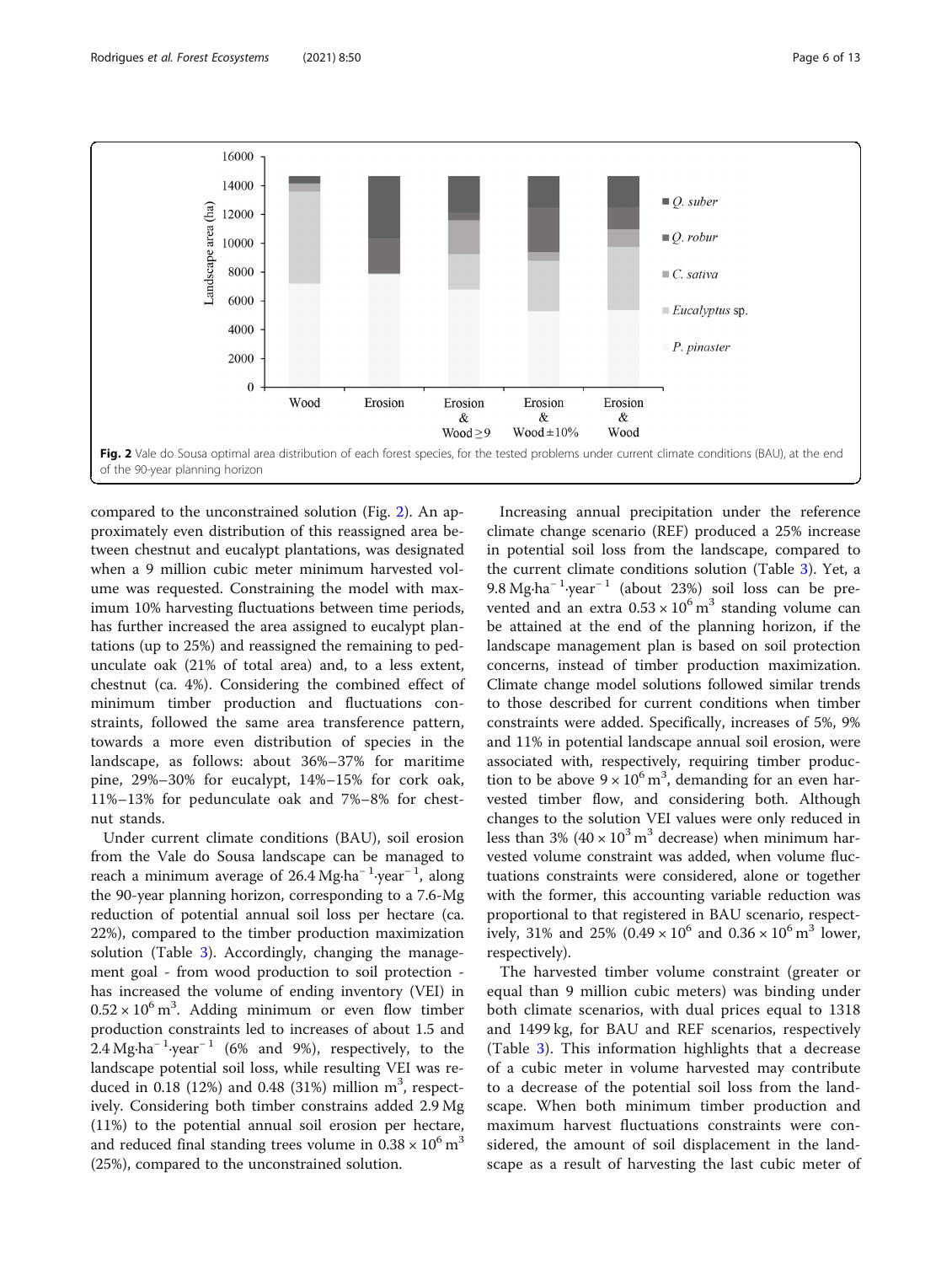| Problem                              | Erosion (Mg $\cdot$ ha <sup>-1</sup> ·year <sup>-1</sup> ) | Wood $(x10^6 \text{ m}^3)$ | VEI ( $\times$ 10 <sup>6</sup> m <sup>3</sup> ) |  |
|--------------------------------------|------------------------------------------------------------|----------------------------|-------------------------------------------------|--|
| BAUWood                              | 34.0                                                       | 11.5                       | 1.03                                            |  |
| <b>BAUErosion</b>                    | 26.4                                                       | 5.30                       | 1.55                                            |  |
| BAUErosion & Wood ≥9                 | 27.9                                                       | 9.00                       | 1.37                                            |  |
| BAUErosion & Wood, $\pm$ 10%         | 28.8                                                       | 7.74                       | 1.07                                            |  |
| <b>BAUErosion &amp; Wood</b>         | 29.3                                                       | 9.00                       | 1.17                                            |  |
| REFWood                              | 42.6                                                       | 11.8                       | 1.06                                            |  |
| REFErosion                           | 32.8                                                       | 5.70                       | 1.59                                            |  |
| REFErosion & Wood ≥9                 | 34.5                                                       | 9.00                       | 1.55                                            |  |
| REFErosion & Wood <sub>t</sub> ± 10% | 36.0                                                       | 8.05                       | 1.10                                            |  |
| REFErosion & Wood                    | 36.5                                                       | 9.00                       | 1.19                                            |  |

<span id="page-6-0"></span>Table 3 Optimal LP solutions for potential soil losses (Erosion), timber provision (Wood) and average volume of ending inventory (VEI) for the tested problems

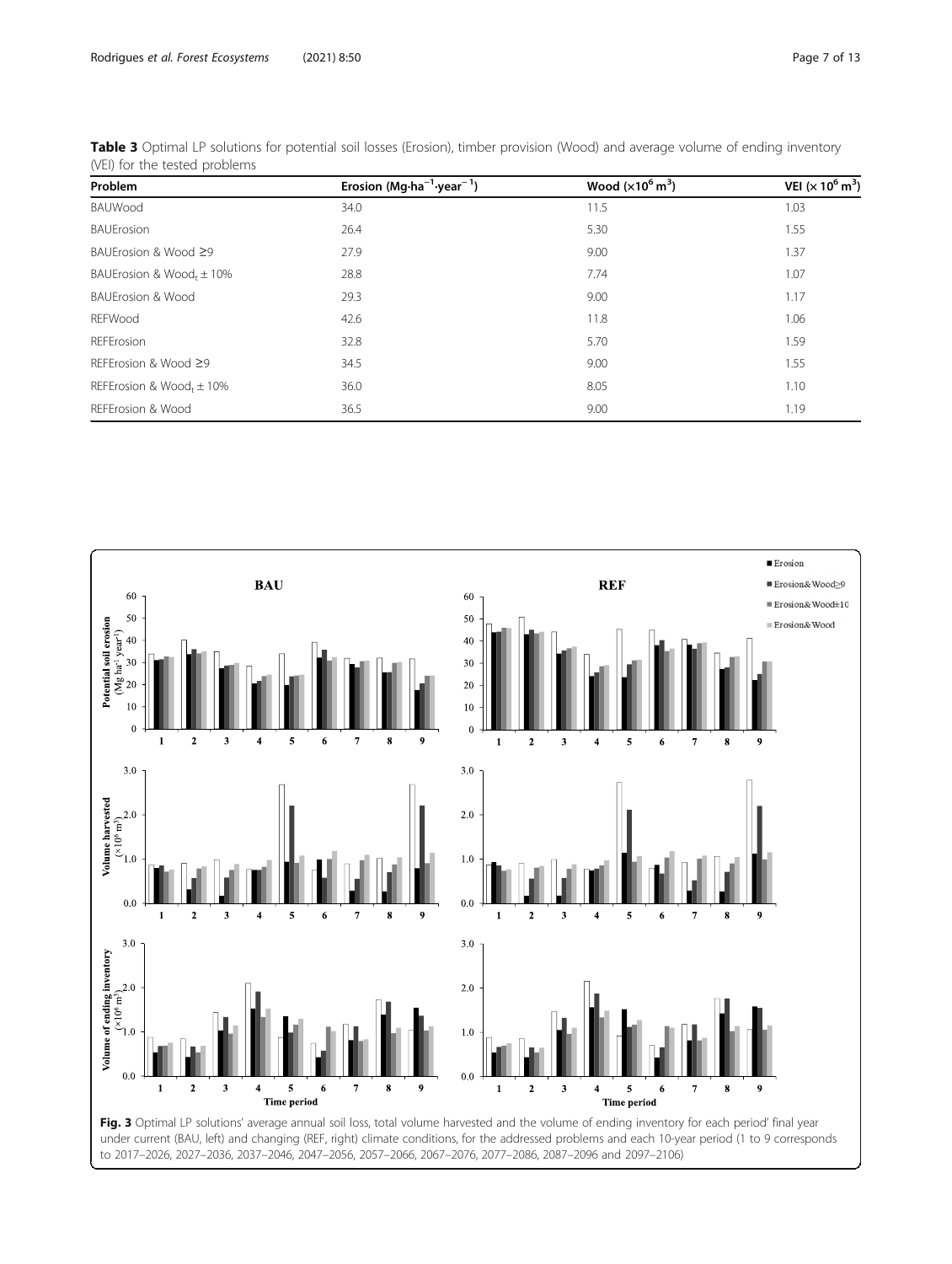wood under BAU was 1172 kg, whereas for REF it was 1103 kg.

Potential soil erosion estimates for each 10-year time period reflect the same trends as the global solutions: climate change conditions and harvesting are associated with higher potential for soil displacement (Fig. [3](#page-6-0)).

When timber production is the only goal, the optimal management solution produces the highest potential soil losses in every planning period, ranging from a minimum of 28.5 or  $34 \text{ Mg} \cdot \text{ha}^{-1} \cdot \text{year}^{-1}$  in period four, to a maximum of 40.1 or 50.7 Mg⋅ha<sup>-1</sup>⋅year<sup>-1</sup> in period two, under BAU and REF respectively (Fig. [3\)](#page-6-0). Timber harvest fluctuations were also higher than for other tested problems, BAU varying from  $0.75 \times 10^6$  to  $2.68 \times 10^6$  m<sup>3</sup>, and REF from  $0.77 \times 10^6$  to  $2.78 \times 10^6$  m<sup>3</sup>, for the fourth and ninth periods, respectively.

Conversely, if soil protection is the sole management objective, the lowest values of soil erosion can be achieved for most planning periods, from 17.6 to 33.8 for BAU, and 22.4 to  $44 \text{ Mg} \cdot \text{ha}^{-1} \cdot \text{year}^{-1}$  for REF, minimum values corresponding to the last planning period, and maximum values for the second decade in the planning horizon (Fig. [3](#page-6-0)). Wood provision is more evenly distributed among periods, compared to the maximum wood production solution, ranging  $0.17 \times 10^6 - 0.99 \times 10^6$  m<sup>3</sup> in BAU, and 0.17–1.14 million  $m<sup>3</sup>$  in REF, per period. Forest standing volume by the end of each period was also less variable under both climate scenarios, ranging from  $0.43 \times 10^6$  m<sup>3</sup> in the sixth period, to  $1.55 \times 10^6$  and  $1.59 \times 10^6$  m<sup>3</sup> by the end of the 90-year planning horizon, for BAU and REF, respectively (Fig. [3\)](#page-6-0).

Combining soil protection with minimum timber production goals determined soil erosion intensification in most study periods  $(+ 0.19)$  for BAU, and  $+ 0.21$  Mg⋅ha<sup>-1</sup>. year<sup>-1</sup> for REF, on average), except for the 2077–2086 decade  $(-1.6 \text{ and } -1.7 \text{ Mg} \cdot \text{ha}^{-1} \cdot \text{year}^{-1}$ , in BAU and REF, respectively), compared to the unconstrained model solutions for both climate scenarios (Fig. [3\)](#page-6-0). Harvested and standing volumes inter-period variability was enhanced by the 9 million cubic meters requirement, when compared to the unconstrained models for both climate scenarios. Specifically, minimum harvested volumes in one period were  $0.55 \times 10^6$  and  $0.52 \times 10^6$  m<sup>3</sup>, for BAU and REF, respectively, corresponding to the 7th period (2077–2086), while maximum values reached  $2.21 \times 10^6$  and  $2.20 \times 10^6$  m<sup>3</sup>, in the last decade of the planning horizon, under BAU and REF, respectively. Similarly, volume standing by the end of each planning decade ranged from a minimum of 0.57 (in period 6) to a maximum of  $1.91 \times 10^6$  m<sup>3</sup> in BAU, and from  $0.66 \times 10^6$ to  $1.88 \times 10^6$  m<sup>3</sup> in REF scenario.

The harvested timber inter-period fluctuations constraints conveyed balance to timber provision between

periods, ranging from 0.73 to 1.04 and  $0.76 \times 10^6$  –  $1.18 \times 10^6$  m<sup>3</sup> for BAU and REF, respectively, and standing forest volume, with minimum 0.54 (2nd period) and maximum  $1.34 \times 10^6$  m<sup>3</sup> (4th period), for both BAU and REF, but created additional 2.4 and 3.2 Mg potential soil movement per hectare and year, on average per period, under BAU and REF conditions, respectively, when compared to the unconstrained model solutions (Fig. [3](#page-6-0)).

When both minimum wood production and fluctuations were considered, potential landscape soil displacement was enlarged, in comparison to the unconstrained models for both BAU and REF scenarios, by an average of [3](#page-6-0) and 4.3 Mg⋅ha<sup>-1</sup>⋅year<sup>-1</sup>, respectively (Fig. 3). Wood provision in each period varied less than observed in the unconstrained model, from 0.76 to 1.18 million cubic meters in BAU, and from  $0.77 \times 10^6$  to  $1.18 \times 10^6$  m<sup>3</sup> in REF, respectively by the end of the first and sixth time period. Forest standing volume by the end of each planning period ranged from minimums 0.68 and 0.65 (second period) to maximums  $1.53 \times 10^6$  and  $1.49 \times 10^6$  m<sup>3</sup> (fourth period), under BAU and REF, respectively.

Less-than-or-equal constraints, defining timber production in one time-period must not exceed that from the previous period in more than  $10\%$  (Eq. [23\)](#page-4-0), were binding for periods 2, 4, 5, 6 and 9 under both climate scenarios, with dual prices ranging from 759.1 to 8385.2 kg of soil loss for BAU, and 1091.5 to 13148.8 kg for REF (Table [4\)](#page-8-0). On planning periods 3, 7 and 8, these constraints were not binding, all presenting positive slacks.

Volume fluctuation constraints expressing that harvested timber from one period must always exceed 90% of that in the previous period, were not binding, generating negative surpluses in both climate scenarios' models, which ranged from 32.01 and 19.66 in period 7 to 215.14 and 214.07 thousand cubic meters in period 6, for BAU and REF conditions, respectively (Table [4](#page-8-0)).

Analysing the reduced costs of the alternative decision variables from the constrained model under current climate conditions, suggests that most of the management prescriptions options involving eucalypt plantations are associated with potentially higher costs in terms of soil loss, when compared with the other species range of alternatives (Fig. [4](#page-8-0)). Contrariwise, pedunculate oak alternative prescriptions, are generally related to lower soil erosion costs. It is also noteworthy that the potential costs of choosing some of these alternative prescriptions, regarding soil losses, diverge significantly from the average value for all prescriptions of the corresponding species, particularly for eucalypt and maritime pine. This suggests some of the considered management alternatives may not be compliant with soil protection goals, for what they may be identified, re-evaluated and, if necessary, omitted or replaced in the original model.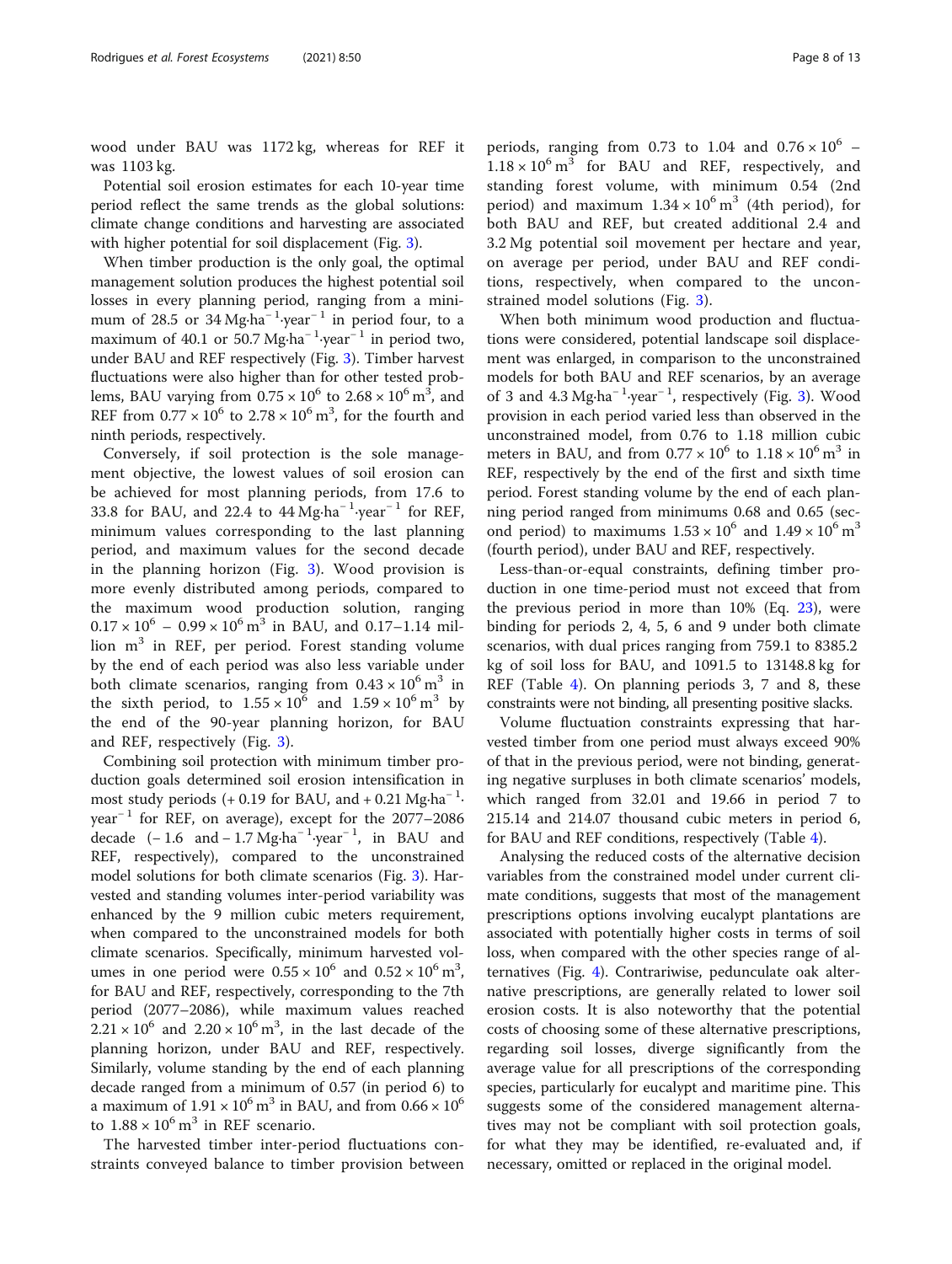| <b>Constraints</b>              | <b>BAUErosion &amp; Wood</b>           |                                 | <b>REFErosion &amp; Wood</b>            |                          |  |
|---------------------------------|----------------------------------------|---------------------------------|-----------------------------------------|--------------------------|--|
|                                 | Slack/Surplus<br>$(x10^3 \text{ m}^3)$ | <b>Dual Price</b><br>$(kg·m-3)$ | Slack/Surplus<br>$(x 10^3 \text{ m}^3)$ | Dual price<br>$(kg·m-3)$ |  |
| $Wood_2 \leq 1.1 \times Wood_1$ | 0                                      | $-759.1$                        | 0                                       | $-1226.1$                |  |
| $Wood_3 \leq 1.1 \times Wood_2$ | 30.29                                  | 0                               | 46.73                                   | $\circ$                  |  |
| $Wood_4 \leq 1.1 \times Wood_3$ | 0                                      | $-8385.2$                       | $\mathbf{0}$                            | $-13,148.8$              |  |
| $Wood_5 \leq 1.1 \times Wood_4$ | 0                                      | $-4203.9$                       | $\mathbf{0}$                            | $-6752.8$                |  |
| $Wood6 \le 1.1 \times Wood5$    | 0                                      | $-1408.5$                       | $\mathbf 0$                             | $-2461.8$                |  |
| $Wood_7 \leq 1.1 \times Wood_6$ | 204.65                                 | $\mathbf{0}$                    | 215.81                                  | $\circ$                  |  |
| $Wood_8 \leq 1.1 \times Wood_7$ | 167.77                                 | $\Omega$                        | 140.09                                  | $\mathbf{0}$             |  |
| $Wood_9 \leq 1.1 \times Wood_8$ | $\circ$                                | $-760.8$                        | $\mathbf{0}$                            | $-1091.5$                |  |
| $Wood_2 \geq 0.9 \times Wood_1$ | $-151.95$                              | $\Omega$                        | $-153.94$                               | $\mathbf{0}$             |  |
| $Wood_3 \geq 0.9 \times Wood_2$ | $-136.86$                              | $\Omega$                        | $-122.60$                               | $\Omega$                 |  |
| $Wood_4 \geq 0.9 \times Wood_3$ | $-177.80$                              | $\Omega$                        | $-176.92$                               | 0                        |  |
| $Wood_5 \geq 0.9 \times Wood_4$ | $-195.58$                              | $\Omega$                        | $-194.61$                               | 0                        |  |
| $Wood6 \geq 0.9 \times Wood5$   | $-215.14$                              | $\Omega$                        | $-214.07$                               | 0                        |  |
| $Wood_7 \geq 0.9 \times Wood_6$ | $-32.01$                               | $\Omega$                        | $-19.66$                                | 0                        |  |
| $Wood_8 \geq 0.9 \times Wood_7$ | $-51.62$                               | $\Omega$                        | $-75.77$                                | 0                        |  |
| $Wood_9 \geq 0.9 \times Wood_8$ | $-207.78$                              | 0                               | $-209.43$                               | 0                        |  |

<span id="page-8-0"></span>Table 4 Slacks or surpluses and dual prices results for harvested volume fluctuation constraints

# **Discussion**

The present study attempted to incorporate forest stakeholders concerns with soil protection from water erosion, into a typical timber production forest plan, at landscape level. By enabling the comparison of a large number of alternatives, including different objectives, resources limitations and possible outcomes, the proposed LP-based optimization approach was effective in analysing the complexity of the Vale do Sousa forest management problem, thus constituting a valuable support to the stakeholders' decisionmaking process.

Complying with the restrictions of land units' suitability, the five alternative forest species were distributed

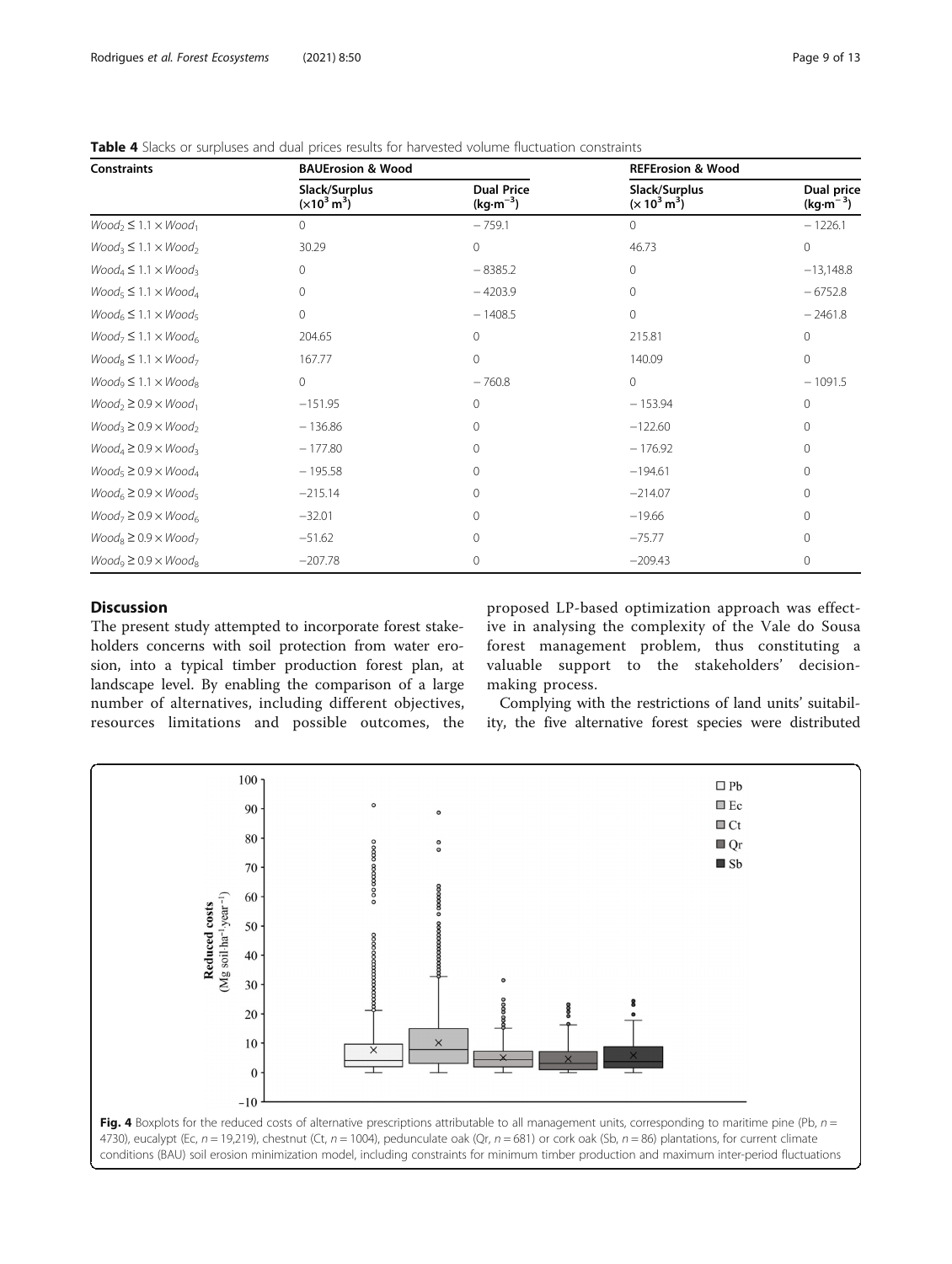across the landscape according to their performance towards the considered management objective. Specifically, for wood maximization purposes the solutions comprised eucalypt and maritime pine in most of the area, choosing the most productive alternative Fagaceae species (i.e., chestnut and cork oak) only for residual areas, where eucalypt and pine where not suitable. Conversely, concerning soil erosion minimization goals, cork and pedunculate oak plantations were ascribed to all suitable management units, while maritime pine was chosen for stands were none of the alternative broadleaved species were an option. These results are in agreement with a stand-level study for the same area (Rodrigues et al. [2020](#page-12-0)), stating that longer rotations, less intensive silvicultural practices and wider tree crowns may offer better conditions for soil protection from water-related erosion. This same trend is further supported by the analysis of the reduced costs in the final solution, which emphasise that, for the Vale do Sousa landscape biophysical conditions, soil conservation goals are most likely to be met by cork and pedunculate oak or chestnut silvicultural models, than by eucalypt prescriptions, some of which represent considerably high potential soil losses. Accordingly, the timber provision constraints added to the soil conservation optimization problem, have expressed the expected changes to the area attributed to each forest species. When only an overall minimum timber production is considered, rearranging the landscape enabled higher productivity species (mainly eucalypt) to be represented, but when restrictions to production fluctuations are included, the necessary intensification of harvesting events has compelled some recovery on the best soil cover option (i.e., pedunculate oak) for some of the area, in order to balance the overall landscape erosion risk. These results denote not only the model flexibility, but also its information proficiency, since without these kind of optimization tools, it would hardly become clear for forest managers to what extent should one management option be extended, and to which the other should be reduced, to achieve the best feasible management solution.

As expected, a negative relationship between timber provision and soil protection was evidenced by the model solutions, namely, when comparing the two contrasting objective functions - maximize wood or minimize soil loss -, and when analysing changes to the optimal solution for soil protection goals when timber constraints - minimum volume and/or volume fluctuations - were included. Furthermore, the substantial dual price values in every binding constraints for the timber volume harvested, emphasizes the existence of an important trade-off between wood provision and soil protection services, which is in agreement with several other studies reporting this same trade-offs in forest ecosystems (e.g., Baskent and Kücüker [2010](#page-11-0); Keleş and Başkent [2011](#page-11-0); Selkimäki et al. [2020\)](#page-12-0).

The constraints aiming for a constant timber flow, have further pushed the model optimal solution to higher erosion values (10%–11% increases), if compared to the minimum volume constraint (only 5%–6% increases), reflecting the negative effect of increasing harvesting events frequency, over the landscape potential for soil losses. In fact, logging is among the major disturbance causes of soil erosion, along with wildfires (Borrelli et al. [2016\)](#page-11-0). However, by concentrating harvesting events in fewer planning periods, the minimum timber volume constraint led the model solution to estimate higher rates of potential soil loss in specific periods, particularly in those following harvesting peaks (periods 2 and 6). This observation is crucial in the light of the inherent uncertainty of forest management planning. Therefore, although the solution from the model considering only the minimum 9 million cubic meters constraint may seem appealing, regarding soil conservation purposes for the 90-year planning horizon, the fact that this same solution enhances the risk of extreme soil erosion events in specific periods, may led decision-makers to reconsider. Indeed, given the unpredictability of extreme rainfall events, particularly when associated with climate change scenarios (Panagos et al. [2015a](#page-12-0)), the need to maintain soil as uniformly covered as possible, avoiding extensive bare soil areas, becomes evident (Borrelli et al. [2016\)](#page-11-0).

The highest harvest-related soil loss risks were associated to periods 4 and 5 for both climate scenarios, as shown by the considerably higher dual prices on harvested volume fluctuation constraints  $Wood_4 \leq 1.1 \times$ *Wood*<sub>3</sub> and *Wood*<sub>5</sub>  $\leq$  1.1  $\times$  *Wood*<sub>4</sub> (up to 8.4 and 13.1 Mg soil per  $m<sup>3</sup>$  wood, for BAU and REF respectively). These results are related to the lack of a no-harvest alternative in the model, which is making it struggle with accommodating Fagaceae species and maritime pine rotations (35 to 60 years) to a more even flow of wood. In fact, although the model can choose some of the Fagaceae and maritime pine stands to be harvested on periods 3 (between years 31 and 40, or 2037–2046), all the remaining area must be harvested on periods 4 or 5 (years 41 to 60, 2047–2066). Remarkably, it was not difficult to target higher wood flows, which was achieved by managing more area for eucalypt, but it was a challenge to prevent it from increasing during periods of concentrated harvest. The LP-based optimization approach confirmed the identification of critical time points in which forest management decisions can be decisive for the achievement of targeted goals, including the limitations derived from the standard silviculture regimes.

The proposed RCM design was broad enough to accommodate the required wood production levels, both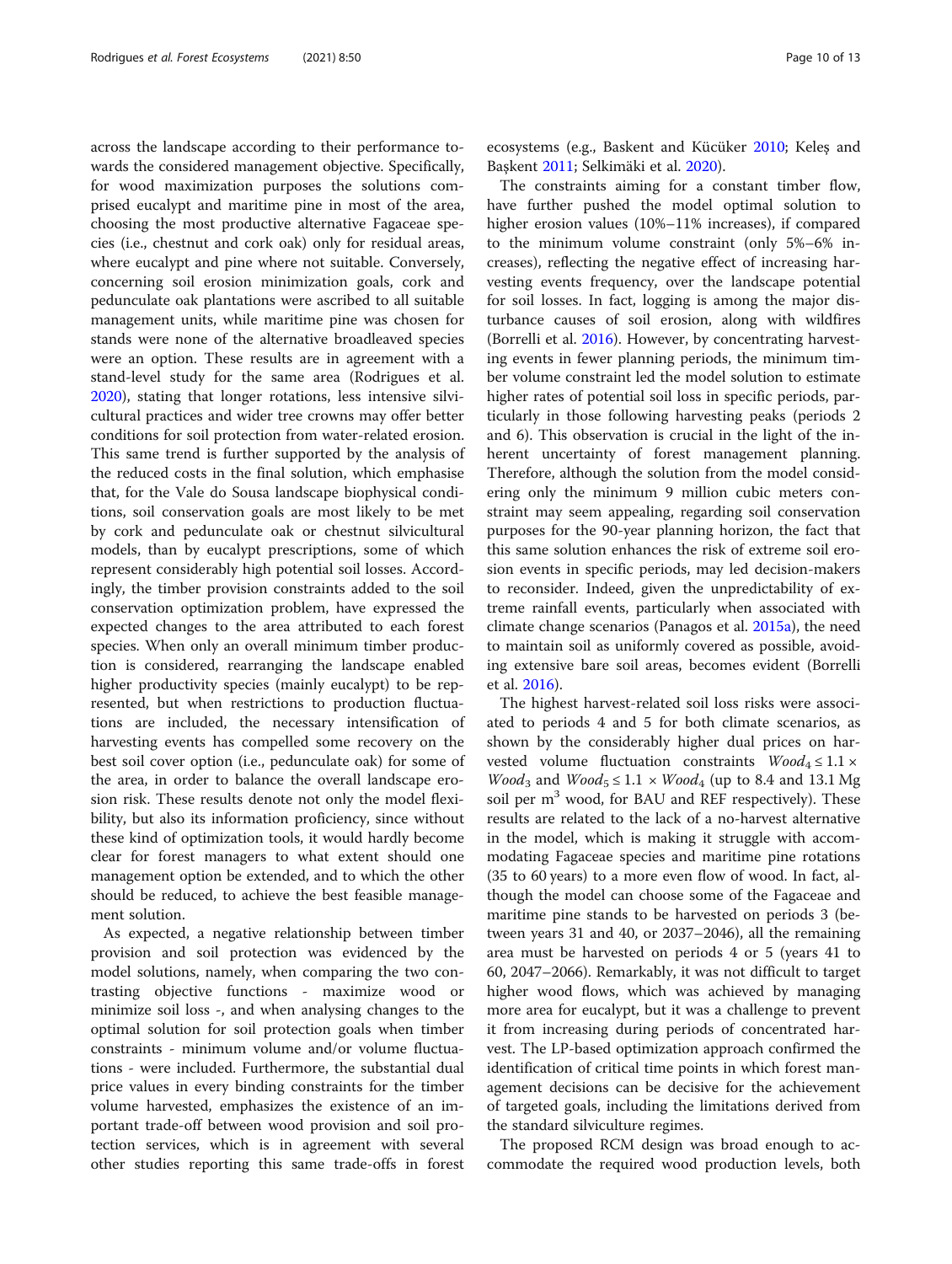in quantity and even distribution, while maintaining potential soil loss rates below 35 Mg⋅ha<sup>-1</sup>·year<sup>-1</sup> for all planning periods.

Climate change is likely to further challenge forest management planning, in which soil conservation issues may become critical (Cosofret and Bouriaud [2019\)](#page-11-0). Our case study results show that, under RCP8.5-compatible local climate change conditions, forest growth enhancement following temperature rise, may not fully compensate the predicted rainfall erosivity increase. Therefore, soil erosion potential may increase to values as high as 46 Mg∙ha<sup>−</sup> <sup>1</sup> ∙year<sup>−</sup> <sup>1</sup> in some planning periods, reinforcing the susceptibility of the study region to the predicted climate change conditions (Rodrigues et al. [2020](#page-12-0)), and urging the discussion on adaptive and mitigation strategies, among which silvicultural practices are crucial. It is noteworthy that the presented LP-based optimization approach was able to identify and incorporate heavier precipitation years, in the event of climate change, namely by adjusting the solution with different rotation lengths to ensure tree cover when erosion risk might be critical, reinforcing the usefulness of optimization tools in unravelling, solving and interpreting complex forest landscape management problems. Notwithstanding, by considering annual precipitation values to represent rainfall erosivity (R factor), we may be imposing a false level of accuracy to the model' solutions, given the forecast nature of the available local climatic data. This possible limitation can be improved by a sensitivity analysis to variations in precipitation patterns, including the use of precipitation periodic values.

The relatively high values of potential soil displacement in the landscape must be seen under the scope of the limitations associated to the RCM building, so the actual soil may be considerably lower. Specifically, the present research main limitations can be listed as follows: there were no process-based models available (to our knowledge) to simulate the growth of the studied forest species in the study region; available growth and yield models are not sensitive to soil disturbances, such as soil erosion; the value of ending inventory was not considered and this may lead to the extension of second or third rotation ages so that the corresponding clearcut occurs after the end of the planning horizon; understorey vegetation cover was not accounted in erosion computation; despite the acknowledged seasonal variability of rainfall erosivity (Zema et al. [2020](#page-12-0)), our approach was based on the available annual precipitation data for the region. In addition, since all stands are even aged, most management prescriptions (except for cork and pedunculate oaks) include at least a clearcut within the planning horizon. Thus, as a consequence of the current inventory and the limited number of rotation ages alternatives, a certain degree of inter-period variability, both in wood extraction and soil loss, becomes inevitable. Results suggest that increasing management flexibility by considering additional rotation ages may contribute to decrease that variability. Nevertheless, this will increase computational costs.

This approach intended to depict how assessing a large number of forest management alternatives, at a landscape level, and finding the best possible spatially explicit solution for a 90-year planning horizon, regarding soil conservation and timber provision goals may be accomplished by LP-based optimization. It may be further improved if other relevant ES are added to the RCM (e.g., vulnerability to wildfires, biodiversity conservation, carbon sequestration goals, cultural services), so that their specific trade-offs or synergies regarding soil protection can be analysed. The RCM in the linear program may be also extended to take into account the diversity of wood products as well as the corresponding monetary returns (e.g., net present value). Moreover, the policy model in the linear program, e.g., the set of product flow constraints as well as the objective function, may be adjusted to the ecological and socioeconomic context of the management planning problem.

# Conclusions

The present research demonstrated that a LP-based optimization approach can describe the influence of forest management options on soil protection ecosystem services. The described approach enabled the analysis of trade-offs between the conflicting goals of soil conservation and timber provision. Results for the case study area indicated that it is possible to manage the Vale do Sousa forest landscape for soil conservation, without disregarding wood demand. The usefulness of optimization tools for forest landscape management, concerning the provision of biophysical conditions-dependent ES, is therefore emphasized. By providing a spatialized management solution, information on possible trade-offs or synergies between goals, as well as an overview on the impact of changes and uncertainties, this methods are undoubtedly valuable for the development of broader management planning systems to support forest managers' decision process.

#### Acknowledgements

Authors thank Associação Florestal do Vale do Sousa for assistance with study area characterization and forest inventory tasks.

#### Authors' contributions

All authors contributed to the present manuscript preparation. ARR developed the methodology, analysed and interpreted the data and wrote the paper. SM was involved in conceptualization, methodology development, results analysis and interpretation, manuscript writing and reviewing. BB contributed to conceptualization, data collection, methodologies development, manuscript writing and reviewing. MM assisted in data collection and computation, methodology development and implementation and manuscript reviewing. JGB was involved as research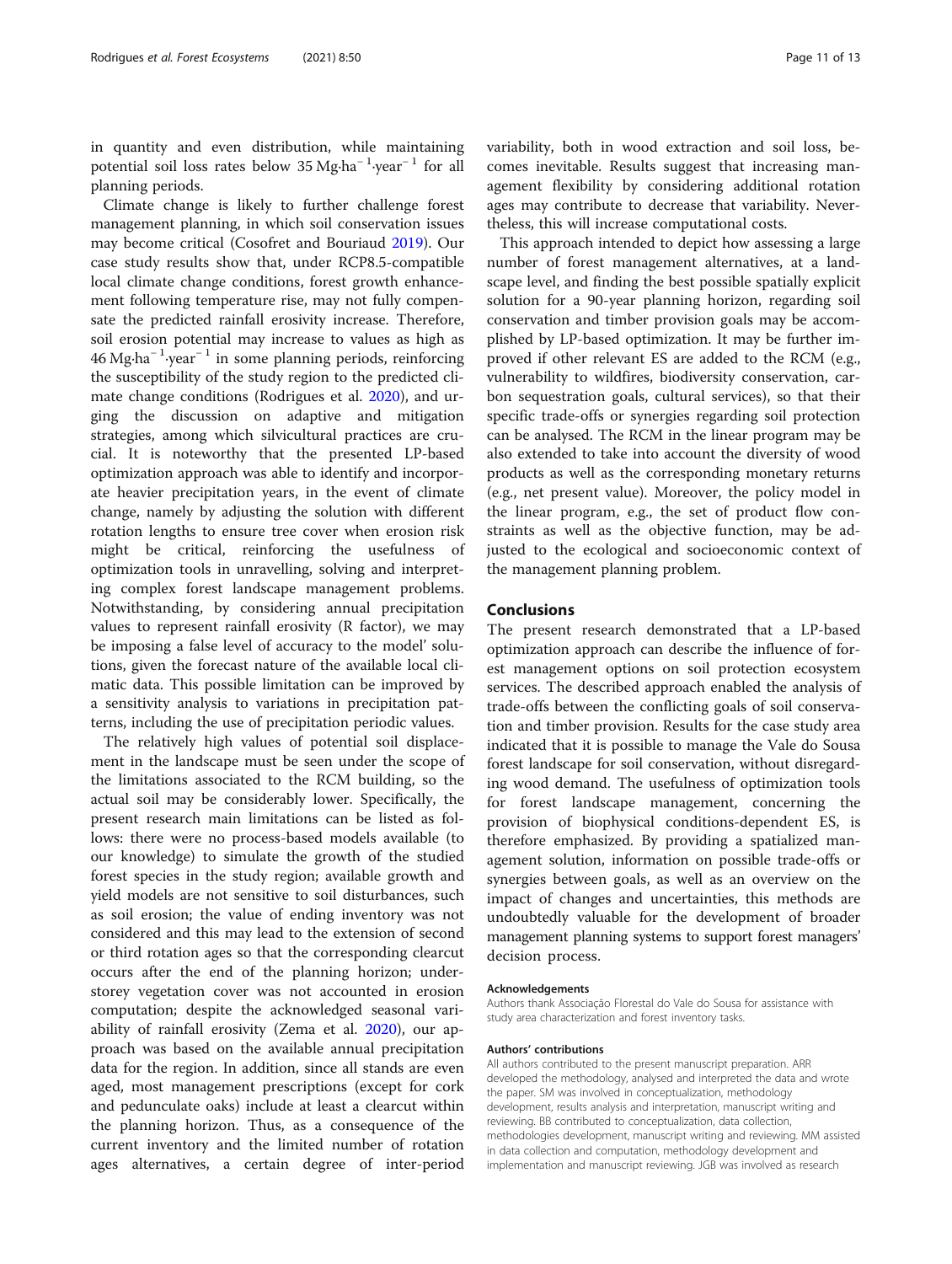<span id="page-11-0"></span>coordinator, project manager and in conceptualization, development of methodologies and manuscript writing and final reviewing. All authors read and approved the final manuscript.

#### Funding

This research was funded by BIOECOSYS project "Forest ecosystem management decision-making methods: an integrated bioeconomic approach to sustainability" (LISBOA-01-0145-FEDER-030391, PTDC/ASP-SIL/ 30391/2017), MODFIRE project "A multiple criteria approach to integrate wildfire behaviour in forest management planning with the reference" (PCIF/ MOS/0217/2017), and NOBEL project "Novel business models to sustainably supply forest ecosystem services", under the umbrella of ERA-NET cofund ForestValue (Horizon 2020 research and innovation programme grant agreement N°773324). Centro de Estudos Florestais, research unit is funded by Fundação para a Ciência e a Tecnologia I.P. (FCT), Portugal within UID/AGR/ 00239/2020.

#### Availability of data and materials

The datasets used and/or analysed during the current study are available from the corresponding author on reasonable request.

### **Declarations**

Ethics approval and consent to participate Not applicable.

Consent for publication Not applicable.

## Competing interests

The authors declare that they have no competing interests.

Received: 3 November 2020 Accepted: 10 June 2021 Published online: 16 July 2021

#### References

- Agestam E, Wallertz K, Nilsson U (2018) Alternative forest management models for ten case study areas in Europe. Deliverable 1.2. ALTERFOR - alternative models and robust decision-making for future forest management. [https://a](https://alterfor-project.eu/files/alterfor/download/Results/D1.2._Alternative%20Forest%20Management%20Models%20for%20ten%20Case%20Study%20Areas%20in%20Europe.pdf) [lterfor-project.eu/files/alterfor/download/Results/D1.2.\\_Alternative%2](https://alterfor-project.eu/files/alterfor/download/Results/D1.2._Alternative%20Forest%20Management%20Models%20for%20ten%20Case%20Study%20Areas%20in%20Europe.pdf) [0Forest%20Management%20Models%20for%20ten%20Case%20Study%20A](https://alterfor-project.eu/files/alterfor/download/Results/D1.2._Alternative%20Forest%20Management%20Models%20for%20ten%20Case%20Study%20Areas%20in%20Europe.pdf) [reas%20in%20Europe.pdf](https://alterfor-project.eu/files/alterfor/download/Results/D1.2._Alternative%20Forest%20Management%20Models%20for%20ten%20Case%20Study%20Areas%20in%20Europe.pdf). Accessed in 21 July 2020
- Agroconsultores, Geometral (1991a) Carta dos Solos Região de Entre Douro e Minho - Folha 13 (1:100 000). Direcção Regional de Agricultura de Entre Douro e Minho, Braga
- Agroconsultores, Geometral (1991b) Carta dos Solos Região de Entre Douro e Minho - Folha 9 (1:100 000). Direcção Regional de Agricultura de Entre Douro e Minho, Braga
- Barreiro S, Rua J, Tomé M (2016) StandsSIM-MD: a management driven forest simulator. Forest systems 25:eRC07. <https://doi.org/10.5424/fs/2016252-08916>
- Baskent EZ (2020) A framework for characterizing and regulating ecosystem services in a management planning context. Forests 11(1):102. [https://doi.](https://doi.org/10.3390/f11010102) [org/10.3390/f11010102](https://doi.org/10.3390/f11010102)
- Baskent EZ, Kücüker DM (2010) Incorporating water production and carbon sequestration into forest management planning: a case study in Yalnızçam planning unit. Forest Systems 19(1):98–111. [https://doi.org/10.5424/fs/20101](https://doi.org/10.5424/fs/2010191-01171) [91-01171](https://doi.org/10.5424/fs/2010191-01171)
- Borrelli P, Panagos P, Langhammer J, Apostol B, Schütt B (2016) Assessment of the cover changes and the soil loss potential in European forestland: first approach to derive indicators to capture the ecological impacts on soilrelated forest ecosystems. Ecol Indic 60:1208–1220. [https://doi.org/10.1016/j.](https://doi.org/10.1016/j.ecolind.2015.08.053) [ecolind.2015.08.053](https://doi.org/10.1016/j.ecolind.2015.08.053)
- Bredemeier M (2011) Forest, climate and water issues in Europe. Ecohydrol 4(2): 159–167. <https://doi.org/10.1002/eco.203>
- Carvalho-Santos C, Honrado JP, Hein L (2014) Hydrological services and the role of forests: conceptualization and indicator-based analysis with an illustration at a regional scale. Ecol Complex 20:69–80. [https://doi.org/10.1016/j.](https://doi.org/10.1016/j.ecocom.2014.09.001) [ecocom.2014.09.001](https://doi.org/10.1016/j.ecocom.2014.09.001)
- Carvalho-Santos C, Nunes JP, Monteiro AT, Hein L, Honrado JP (2016) Assessing the effects of land cover and future climate conditions on the provision of hydrological services in a medium-sized watershed of Portugal: impacts of

land cover and future climate on hydrological services. Hydrol Process 30(5): 720–738. <https://doi.org/10.1002/hyp.10621>

- Constantino AT, Coutinho MA (2001) A erosão hídrica como factor limitante da aptidão da terra. Aplicação à região de Entre-Douro e Minho Revista de Ciências Agrárias XXIV:439–462
- Cosofret C, Bouriaud L (2019) Which silvicultural measures are recommended to adapt forests to climate change? Bulletin of the Transilvania Universiy of Braşov 12:61. <https://doi.org/10.31926/but.fwiafe.2019.12.61.1.2>
- Davis LS, Johnson KN, Bettinger PS, Howard TE (2001) Forest management: to sustain ecological, economic, and social values, 4th edn. McGraw-Hill
- Dumbrovsky M, Korsu S (2012) Optimization of soil erosion and flood control systems in the process of land consolidation. In: Godone D (ed) Research on Soil Erosion InTech. <https://doi.org/10.5772/50327>

Durán Zuazo VH, Rodríguez Pleguezuelo CR (2008) Soil-erosion and runoff prevention by plant covers. Agron. Sustain Dev 28(1):65–86. [https://doi.org/1](https://doi.org/10.1051/agro:2007062) [0.1051/agro:2007062](https://doi.org/10.1051/agro:2007062)

- ESRI (2018) ArcGIS desktop: release 10.6. Environmental Systems Research Institute, Redlands, CA
- FAO (2017) Voluntary guidelines for sustainable soil management. Food and agriculture Organization of the United Nations, Rome, Italy
- FAO (2019) Soil erosion: the greatest challenge for sustainable soil management. Food and agriculture Organization of the United Nations, Rome, Italy
- FAO and ITPS (2015) Status of the World's soil resources (SWSR) Main report. Food and agriculture organization of the United Nations Intergovernamental technical panel on soils, Rome, Italy
- Filipe AFL (2019) Implementação de um modelo de crescimento para castanheiro no simulador da floresta StandsSIM.md. Master Thesis. Universidade de Lisboa
- Fotakis DG, Sidiropoulos E, Myronidis D, Ioannou K (2012) Spatial genetic algorithm for multi-objective forest planning. Forest Policy Econ 21:12–19. <https://doi.org/10.1016/j.forpol.2012.04.002>
- Gómez-García E, Crecente-Campo F, Barrio-Anta M, Diéguez-Aranda U (2015) A disaggregated dynamic model for predicting volume, biomass and carbon stocks in even-aged pedunculate oak stands in Galicia (NW Spain). Eur J Forest Res 134(3):569–583. <https://doi.org/10.1007/s10342-015-0873-3>
- Gómez-García E, Diéguez-Aranda U, Cunha M, Rodríguez-Soalleiro R (2016) Comparison of harvest-related removal of aboveground biomass, carbon and nutrients in pedunculate oak stands and in fast-growing tree stands in NW Spain. Forest Ecol Manag 365:119–127. [https://doi.org/10.1016/j.foreco.2016.](https://doi.org/10.1016/j.foreco.2016.01.021) [01.021](https://doi.org/10.1016/j.foreco.2016.01.021)
- Guo Y, Peng C, Zhu Q, Wang M, Wang H, Peng S, He H (2019) Modelling the impacts of climate and land use changes on soil water erosion: model applications, limitations and future challenges. J Environ Manag 250:109403. <https://doi.org/10.1016/j.jenvman.2019.109403>

IBM (2013) CPLEX V12.6.0.0. International Business Machines Corporation

- ICNF (2013) IFN6 Áreas dos usos do solo e das espécies florestais de Portugal continental. Resultados preliminares. Instituto da Conservação da Natureza e das Florestas, Lisboa
- IPCC (2014a) Climate change 2014: synthesis report. Contribution of working groups I, II and II to the Fifth Assessment Report of the Intergovernmental Panel on Climate Change. IPCC, Geneva, Switzerland
- IPCC (2014b) Climate change 2014: the physical science basis. Working group I contribution to the fifth assessment report of the intergovernmental panel on climate change. IPCC, Geneva, Switzerland
- IUSS Working Group WRB (2015) World Reference Base for soil resources 2014, updated 2015, international soil classification system for naming soils and creating legends for soil maps. FAO, Rome
- Kaya A, Bettinger P, Boston K, Akbulut R, Ucar Z, Siry J, Merry K, Cieszewski C (2016) Optimisation in Forest Management. Curr Forest Rep 2(1):1–17. <https://doi.org/10.1007/s40725-016-0027-y>
- Keenan RJ, Van Dijk AIJ (2010) Planted forests and water. In: Bauhus J, van der Meer PJ, Kanninen M (eds) Ecosystem goods and services from plantation forests. Earthscan
- Keleş S, Başkent EZ (2011) A computer-based optimization model for multiple use forest management planning: a case study from Turkey. Sci Forest 39:87– 95
- Kim Y (2014) Soil Erosion Assessment using GIS and Revised Universal Soil Loss Equation (RUSLE). [http://www.caee.utexas.edu/prof/maidment/giswr2014/](http://www.caee.utexas.edu/prof/maidment/giswr2014/ProjectReport/Kim.pdf) [ProjectReport/Kim.pdf](http://www.caee.utexas.edu/prof/maidment/giswr2014/ProjectReport/Kim.pdf). Accessed 25 Sep 2020
- Lal R (2014) Soil conservation and ecosystem services. Int Soil Water Conserv Res 2(3):36–47. [https://doi.org/10.1016/S2095-6339\(15\)30021-6](https://doi.org/10.1016/S2095-6339(15)30021-6)